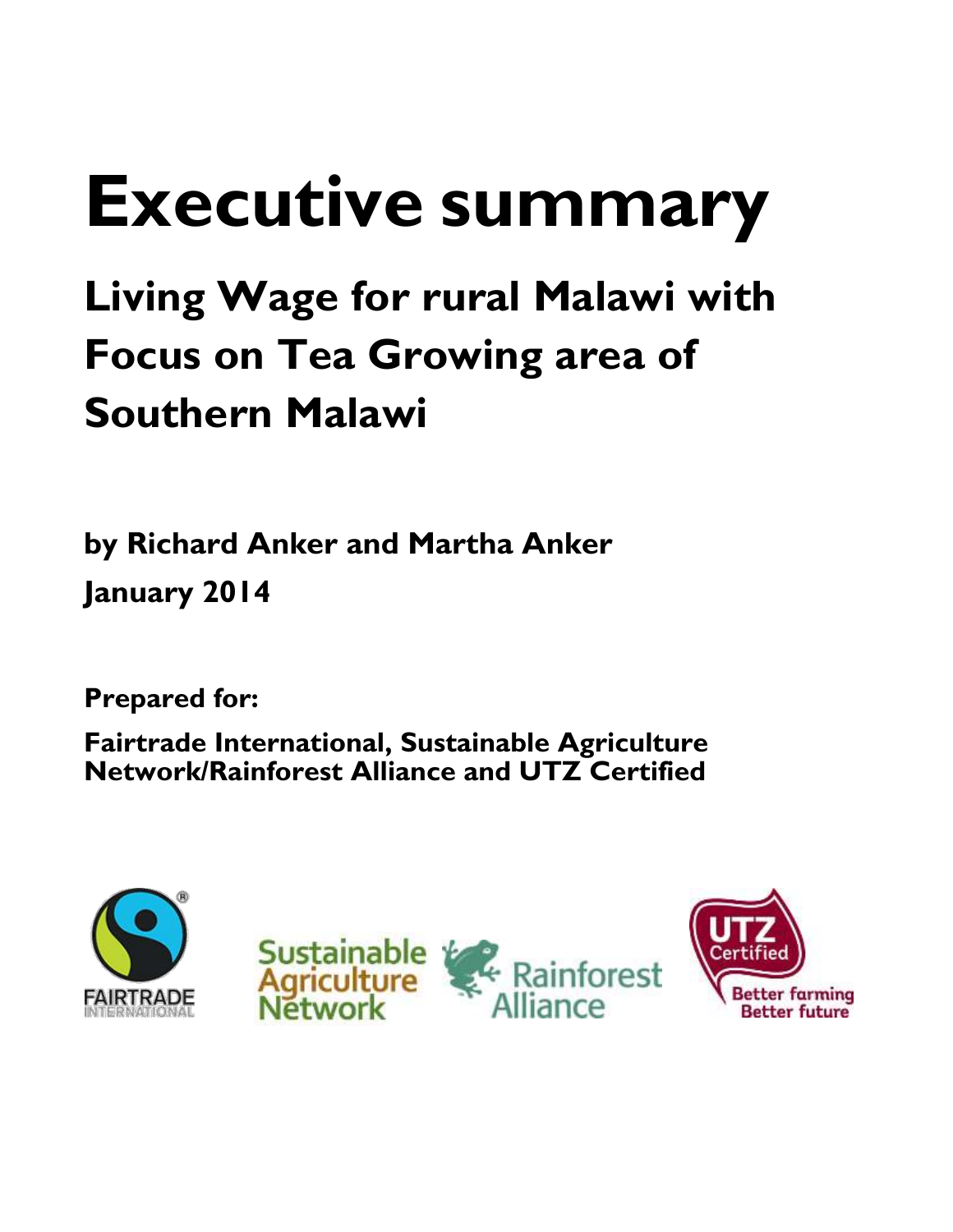#### BACKGROUND

This report estimates a living wage for rural Malawi for January 2014 with a focus on tea growing region in Southern Malawi. It uses a new methodology developed by the authors that has been used to estimate a living wage in 10 countries and for urban and rural areas. $<sup>1</sup>$ </sup>

The idea of a living wage is that wages should be sufficient to ensure that workers and their families are able to afford a decent basic life style considered acceptable by society at its current level of economic development. The living wage definition adopted by six standard setting organizations and ISEAL (see footnote) is:

"Remuneration received for a standard work week by a worker in a particular place sufficient to afford a decent standard of living of the worker and her or his family. Elements of a decent standard of living include food, water, housing, education, healthcare, transport, clothing and other essential needs including provision for unexpected events."

#### LIVING WAGE ESTIMATE

Our estimate of a living wage for rural Malawi for January 2014 is K1,531 (\$3.6) per day (K35,222 or \$81.9 per month) when no in-kind benefits are provided. When workers receive common in-kind benefits including lunch on workdays, health clinic, school building and crèche, and recreational services, the cash wage required for a living wage is K1,408 (\$3.3) per day.

# **Malawi context affecting living wage estimate and its interpretation**

# *High poverty rates*

 $\overline{a}$ 

Malawi is one of the poorest countries in the world, and rural areas in Malawi are poorer than urban areas. Fiftythree percent of people in rural Malawi live below the national poverty line, and 62% live below the World Bank's extreme poverty line, and approximately half of children are stunted. This high level of poverty means that the standard of living afforded by a living wage will be low viewed from an international perspective, because a living wage is based on what people in a particular time and place view as decent. This also means that a living wage will be high compared to current wages because there are universal rights and standards in 21<sup>st</sup> century that include nutritious food, healthy housing, and rights to education for children and health care for families.

Prepared for Fairtrade International, Sustainable Agriculture Network/Rainforest Alliance and UTZ Certified  $P A G E | 2$ 



<sup>&</sup>lt;sup>1</sup> The present study was commissioned by Fairtrade International, Rainforest Alliance and UTZ Certified. Oxfam and Ethical Tea Partnership (ETP) also provided support. This was the third pilot study done as part of the "Shared Approach to Living Wage" memorandum of understanding between six standard setting organizations (Fairtrade International, Rainforest Alliance and UTZ Certified, Forestry Stewardship Council (FSC), Goodweave, and Social Accountability International) together with ISEAL. This memorandum commits these organizations to "a common definition of living wage and …a common methodology to estimating living wage levels … with long term goal and shared mission to see improvements in workers' conditions, including wage levels, in the farms, factories and supply chains … by seeking support from brands, buyers, and retailers to make wage growth possible at the primary production level possible and … working together with the relevant stakeholders."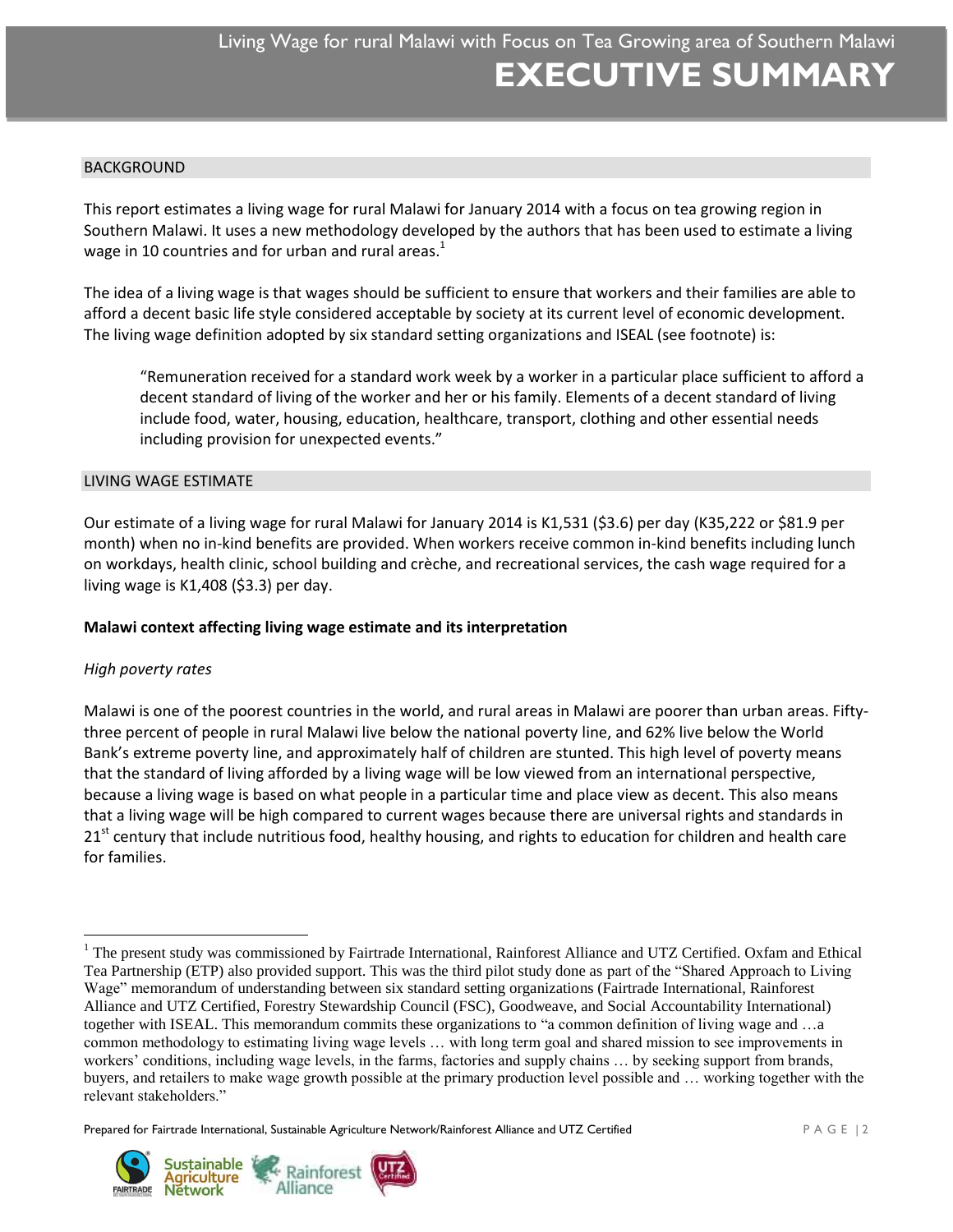# *Devaluation and high inflation*

Malawi has experienced very high inflation, very large currency devaluation, and erratic currency fluctuation in recent years. Inflation exceeded 20% in both 2012 and 2013, and the kwacha fell from 164 to USD in 2012 to 430 to USD in 2014. Kwacha exchange rate now fluctuates wildly. This greatly affects individuals as well as companies, especially export-oriented companies such as tea estates. Note that although devaluation increases living costs for workers, it reduces labor costs in USD for tea estates.

# *Few job opportunities and importance of tea estate employment*

There are few wage or salary jobs available in rural Malawi with most workers are subsistence farmers. Only 6% of workers in rural Malawi are wage or salary workers. Tea estates are a major employer (employing around 50,000 workers) and so important to the rural labor market in Malawi, especially Southern Malawi. In addition, tea estate wages are higher than the statutory minimum wage when one takes into consideration that tea estate workers receive bonuses, overtime, and in-kind benefits. All of this means that survival of tea estates in Malawi is very important for rural families. A thriving tea industry that invests and improves productivity and quality so that higher tea prices are possible is important for workers, since this increases the ability of tea estates to pay higher wages.

#### HOW LIVING WAGE WAS ESTIMATED

Our estimate of a living wage is based on cost for a family of a nutritious diet, basic decent housing, and all other essential needs at a decent level. A small margin above this total cost of a basic but decent life style is then added to help ensure that unforeseen events such as illnesses and accidents do not easily throw workers into poverty they cannot get out of. This total cost which is mostly per person at this point is scaled up for a typical family size and then defrayed over number of full time workers in a typical family (see figure 1).

# **Figure 1: Flow chart on how to estimate a living wage**



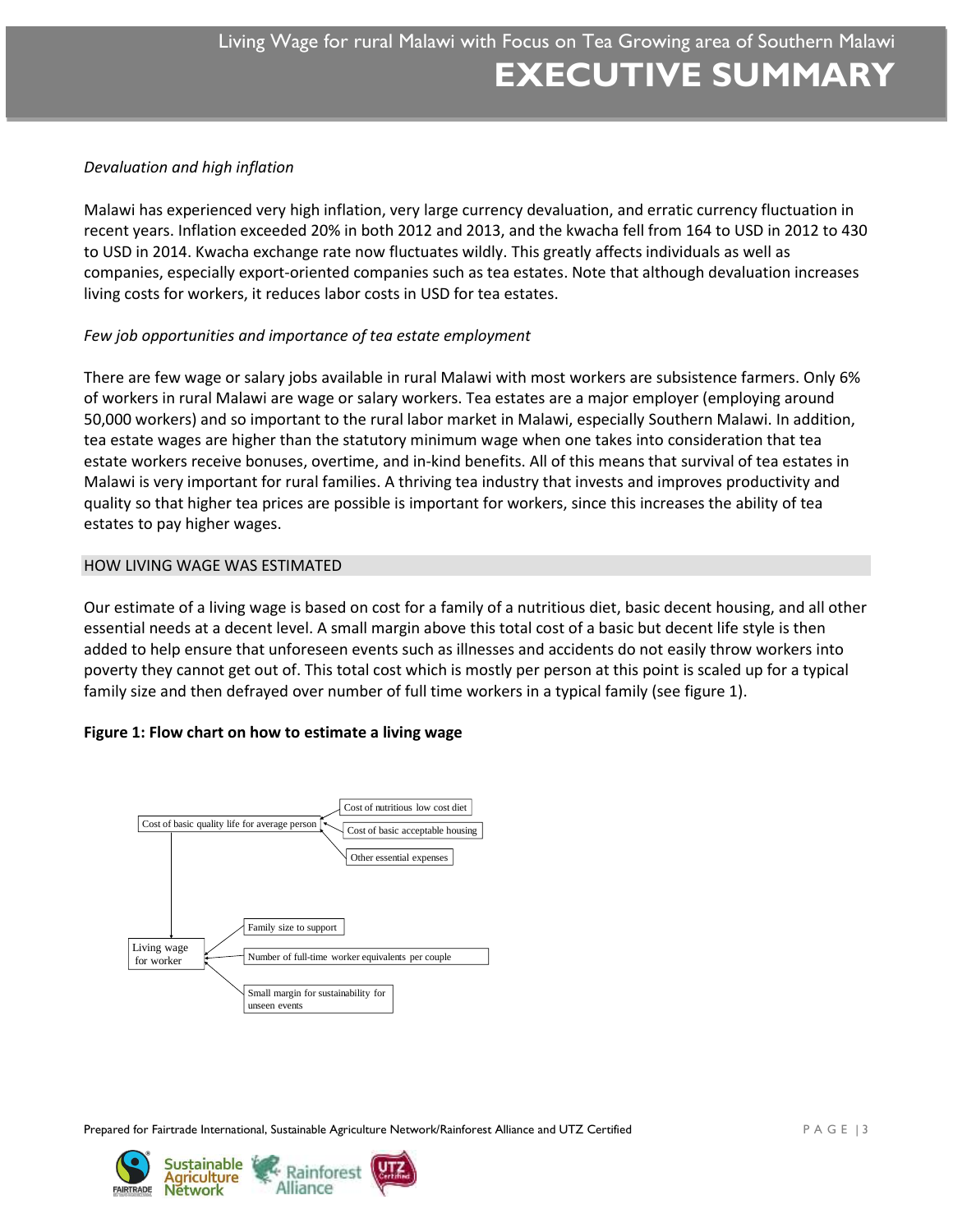Considerable thought and effort was put into making our living wage estimate. This included visits of the research team to workers' houses and markets where workers shop for food; focus group discussions with tea estate workers; in-depth discussions with tea estate managers; group meetings and discussions with TAML; discussions with government officials concerned with poverty and labor issues; discussions with various key informants including NGOs, trade union officials, university professors, architects and others. This also included many papers, reports and statistics from researchers, government agencies, and international organizations.

# COST OF BASIC BUT DECENT LIVING STANDARD

# *Food cost*

Cost for a nutritious diet in rural Malawi was estimated to be K1,055 (\$2.5) per day for a family of 5 persons (2 adults and 3 children). This was estimated using a model diet and local food prices. This model diet meets World Health Organization minimum standards for nutritional needs such as for calories, proteins, fats, carbohydrates as well as being consistent with food preferences and habits in rural Malawi. To estimate cost of our model diet, local researchers collected food prices from places where workers typically shop which is mainly in large weekly or biweekly open air markets. They visited six large open air markets, two smaller markets, and several tuck shops on the side of the road. In this way, we are able to estimate the cost our model diet using food prices that workers actually pay. To keep food costs down, we included only low cost nutritious foods in our model diet (e.g. sun dried small fish that are eaten whole including head and bones, least expensive fruits and vegetables per kilo, locally available cooking oil, and inexpensive varieties of beans).

# *Housing cost*

Housing costs were estimated by summing the cost of: (i) rental equivalent value of a basic acceptable dwelling; (ii) utility costs (water, lighting, and cooking fuel); and (iii) routine repairs and maintenance. The usual way to obtain the cost of a decent house is by first defining what a decent house is in the local area, and then finding out what it costs to rent such a house. We used locally adapted Rainforest Alliance standard for housing agreed to by TAML as our standard of adequacy. This was a small house in reasonable condition with cement floor, brick walls, zinc roof without leaks, sufficient number of windows and adequate ventilation and lighting, potable water not far from house, pit latrine in good condition near house, and 3 rooms with total of approximately 30 square meters of living space. As very few tea estate workers rent, we were not able to obtain rental costs. Instead, we obtained information on cost of building a basic acceptable house that met our standard from HABITAT for Humanity as well as from tea estates that had recently built new houses to meet the locally adapted Rainforest Alliance standard agreed to by TAML. We estimated cost of basic decent housing for rural Malawi as K6,500 (\$15.1) per month – K4,500 (\$10.5) for rental equivalent value of housing, K1,200 (\$2.8) for firewood for cooking, K600 (\$1.4) for lighting, and K200 (\$0.50) for minor repairs.

# *Other essential expenses*

Total cost for all non-food and non-housing needs for a living wage was estimated at K13,365 (\$31.1) per month for a family of five. This covers clothing and footwear; household furniture, contents and appliances; health care; education; transportation; communications; recreation and culture; eating away from home; and miscellaneous goods and services such as insurance, funeral burials and personal care. It is worth noting that to estimate other essential expenses we deviated from the typical extrapolation methodology based on Engel's law. After using

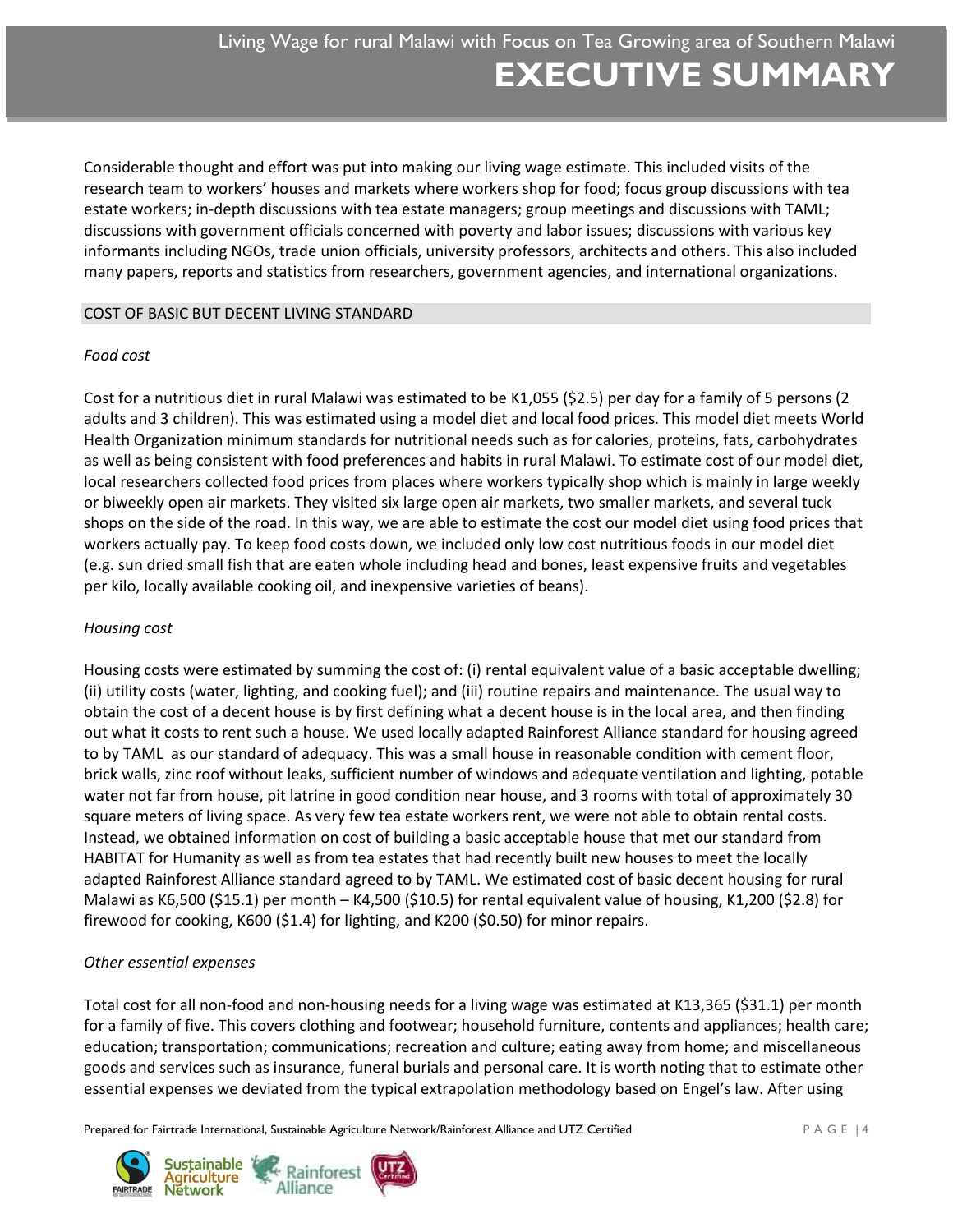Engel's law to make a preliminary estimate of the cost of other essential needs, we looked more carefully at cost for acceptable health care and children's education to make sure that sufficient funds are available for these because they are considered rights throughout the world. Based on this in-depth analysis, we increased funds for other essential needs in our living wage.

# *Margin above cost of a basic quality life to help enable sustainability*

Since large unforeseen events such as illnesses, HIV/AIDS, accidents, and funerals can throw workers living at a basic life style into poverty and debt from which they may not be able to recover, it is usual when estimating a living wage to add a small margin above cost of a basic quality life for unexpected events and discretionary spending. For this reason, we added a 5 percent margin. This worked out to be K2,595 (\$6.0) per month.

# Family size needing to be supported

We use a family size of 5 persons (two adults and 3 children) to estimate our living wage for rural Malawi. This family size is a conservative assumption that is consistent with: (i) number of children rural women typically have and (ii) average household size in rural areas. Note that we include K1,500 (\$3.5) per month (equal to around 1 workday at a living wage) to allow workers to help less fortunate relatives. This was felt to be necessary, because of the admirable African tradition of sharing resources, as workers with wage income in Malawi (especially those earning a living wage) have little choice but to help relatives and these funds enable them to do this without impoverishing themselves. Including this small additional fund helps to justify our decision to use a family size of 5 persons rather than a larger family size of 5.5 or 6.

# NUMBER OF FULL-TIME WORKERS PER COUPLE PROVIDING SUPPORT

As living wage is a family concept, it is appropriate to expect more than one adult in the family to work to provide support through work. However, it is not appropriate to expect two full time workers per couple in every family in rural Malawi. Many adults in rural Malawi cannot find work around the year, particularly in nonpeak seasons; many adults with small rain-fed farms typically work only part of the day most of the year; and some adults are full-time care givers for children or parents. Based on available data on (i) age and sex specific labor force participation rates, (ii) unemployment rates, and (iii) typical number of hours of work, we estimated that 1.59 full-time equivalent workers per couple is appropriate to estimate a living wage for rural Malawi.

#### IN-KIND BENEFITS

Workers receive various in-kind benefits that reduce their need for cash income. To be considered as partial payment of our living wage, in-kind benefits needed to be: (i) regular so that worker can count on receiving the benefit; (ii) considered to be of benefit and value to workers for their personal use or their family's use; (iii) customary in that a reasonable number and percentage of estates provide the benefit; (iv) meet minimum acceptable standard because of the decency concept of a living wage; and (v) received within 12 month period because current disposable income is required to support a decent life style. Tea estates in Malawi provide inkind benefits that meet criteria indicated above. These include free meals at work, free housing on estate property, health clinic, recreational services, crèche, and school facilities.

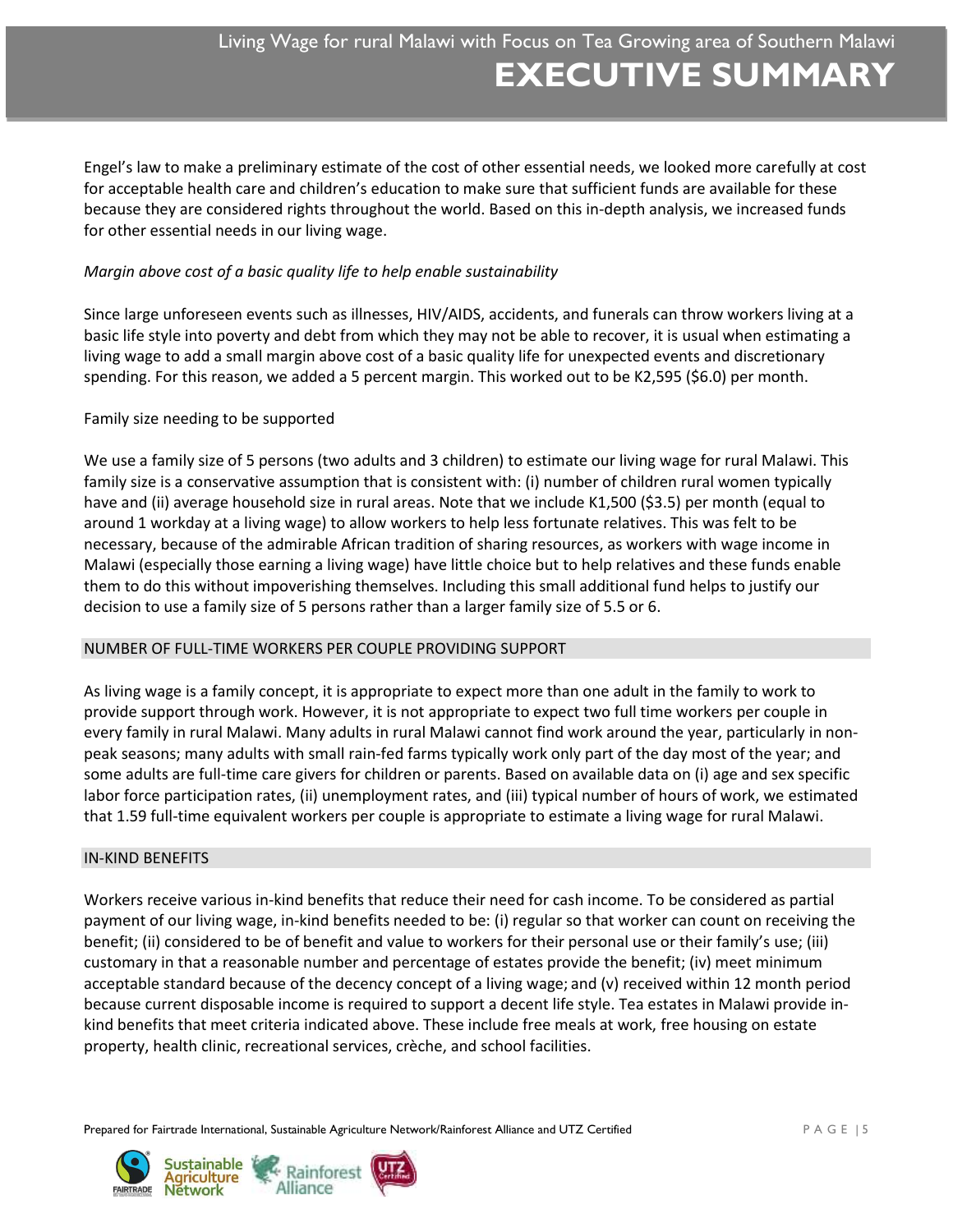To estimate a fair and reasonable value for each in-kind benefit as partial payment of our living wage, we set rules that balance the interests of workers and estates. For example, value of in-kind benefit could not exceed its cost to tea estate to prevent estate from profiting on in-kind benefits; and value of in-kind benefit should not exceed its replacement cost to workers if benefit had to be purchased. We estimated that free meals provided by tea estates were worth on average around K75 per day as partial payment of living wage. Although free housing is potentially of considerable value to workers, most tea estate workers live off farm and for those who live on-farm tea estate managers indicated that only a small proportion of their housing meets the locally adapted Rainforest Alliance/TAML standard at present although there are on-going plans to improve estate housing. This means that free tea estate housing is not an important in-kind benefit from a living wage perspective at present. For the relatively few workers who receive free decent housing, we used a value of K4,500 as this was the replacement cost of acceptable housing that we estimated. Health care provided by estates is of great value to workers and their families. We estimated this cost tea estates around K700 per month (\$1.6) per month per worker based on information on costs of tea estate clinics provided to us by tea estates and TAML. Other in-kind benefits provided by tea estates that we considered as partial payment of our living wage included burial expenses that we valued at K2,200 (\$5) per worker per year; support for tea estate football team that we valued at K4,200 (\$9.8) per worker per year; and school maintenance and provision of a crèche for young children that we valued at K2,000 (\$4.6) per year. In addition for tea estates that purchase maize at harvest time when its price is low and sell this maize to workers at cost when price of maize is high before a new harvest, we valued this service at K5,300 (\$12.3) per worker per year.

# COMPARING OUR LIVING WAGE TO MINIMUM WAGE, PREVAILING WAGE IN TEA SECTOR AND OTHER WAGE INDICATORS: WAGE LADDER

# *Prevailing wages on tea estates*

Despite the fact that there is a TAML (Tea Association of Malawi) basic minimum daily wage of K560 per day for all tea workers, income of tea estate workers is quite variable. It depends on amount of work available and possibilities for bonuses or overtime. Income of workers varies by: (i) season, (ii) year, (iii) tea company, (iv) estate within company, (v) type of worker (plucker, factory worker, field worker), and (vi) whether worker is a seasonal or permanent worker. Not only does amount earned per day by workers vary with the season, but in addition, number of days of work per week is also seasonal. Most permanent workers do not have 6 days of work each week during the seven month long low season. For this report, we considered that workers work 23 days per month on average throughout the year (6 days per week in high season and less than 5 days per week in low season).

With this complexity for earnings in mind, we made rough estimates of wages for permanent workers. We estimated an average wage of K841 per day worked or K19,343 per month for permanent tea pluckers and an average wage of K715 per day worked or K16,445 per month for permanent tea field workers. This implied K839 and K965 per day worked respectively after including fair and reasonable values for in-kind benefits commonly provided by tea estates.

# *Tea estate wages have increased recently*

It is important to note that tea estate wages in Malawi have increased over the past 10 years. Real wages in kwacha (i.e. wages adjusted for reported inflation) have increased significantly in the past 10 years - small